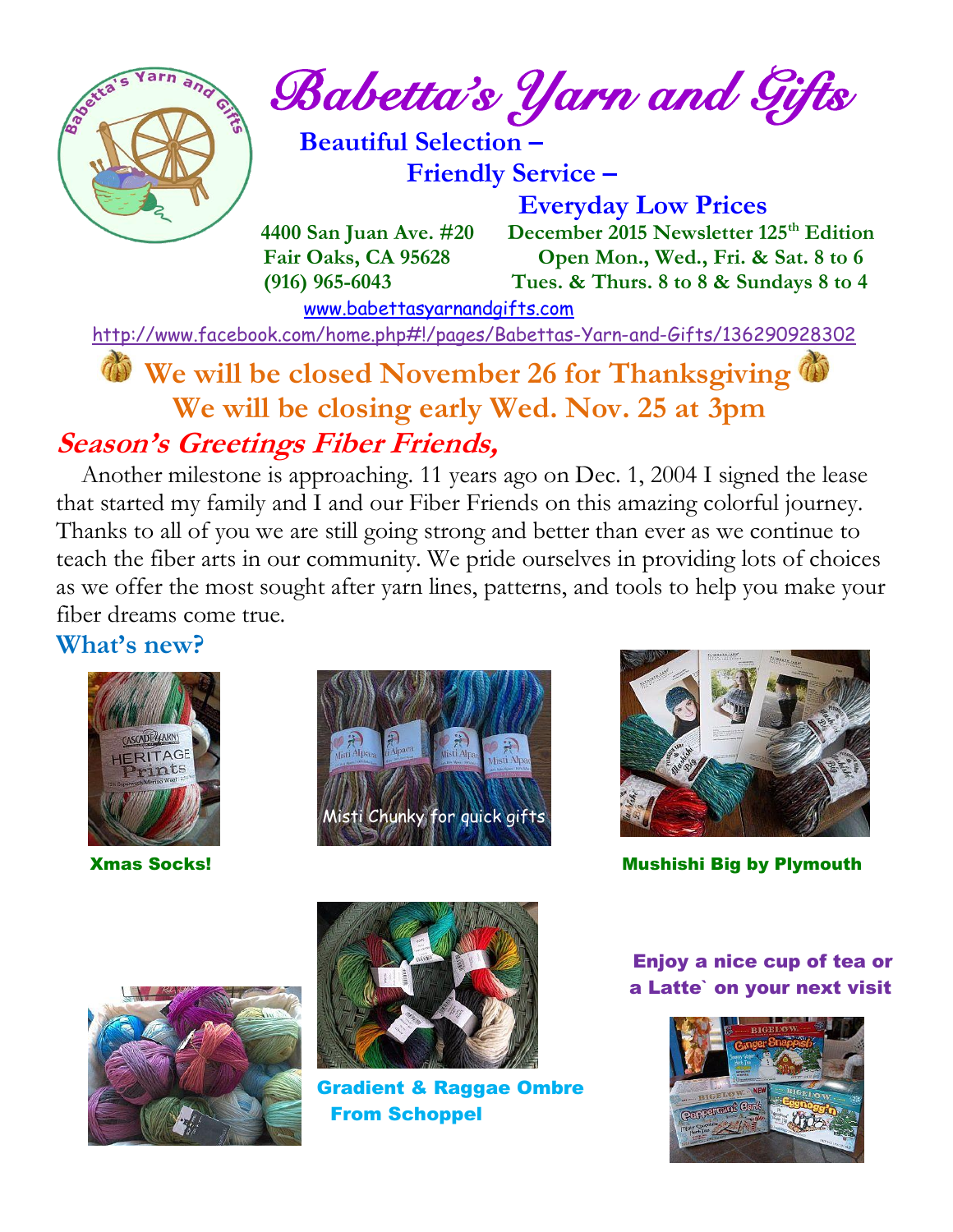



Looking for luxury yarn for that special gift? Re Luxe is 100% recycled cashmere from Jade Sapphire Exotic Fibers in lovely sophisticated colors.

Classic Elite Yarns new booklet Warm Woolies & yarn Camelot



#### **Other new arrivals…**

Rowan Worsted Pure Wool, Alpaca Merino DK, Felted Tweed and Magazine #58

#### **Coming soon…**

Lots of Rasta, Rios, & Silky Merino from Malabrigo Madelinetosh Silky Merino & Sock North Star & Gusto from Berroco

## **Thanksgiving SALE!**

 **Shop Friday & Saturday Nov. 27 & 28 8am to 6pm Pay no sales tax! Babetta's will pay it for you. There will also be a SALE table with 50% off items. Avoid the crowds at the mall and come sit and enjoy a beverage with other Fiber Friends in all the soothing beauty that is yarn.**



## **Model Sale! 11/27 through 12/31**

**Looking for some already knitted or**

 **Crocheted items? We've got**

**lots of model garments that need a new home.**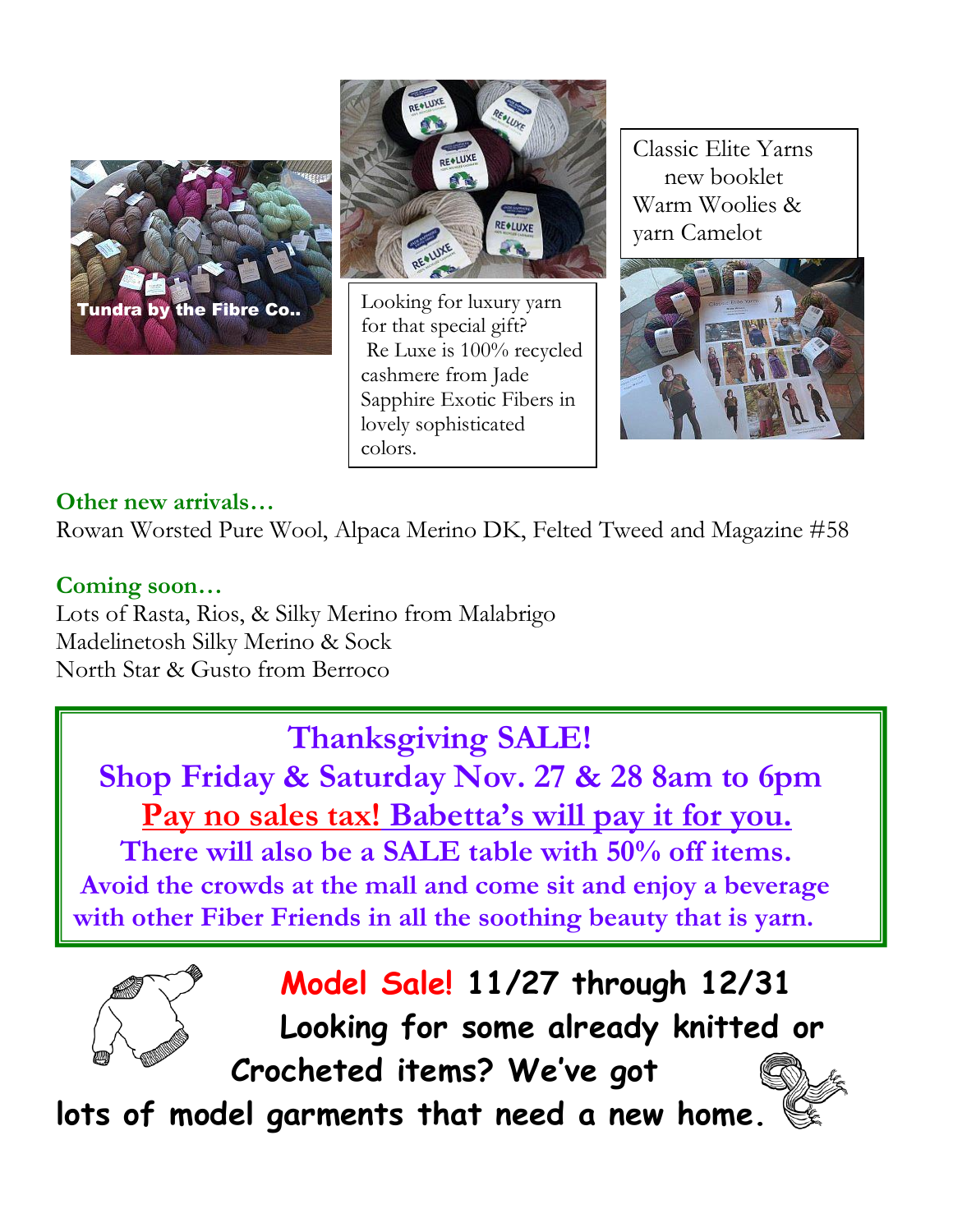Don't forget about our ongoing **"Food Drive"** Bring a non-perishable food item on your next visit and you'll be entered to win a \$25 Babetta's Gift certificate. Drawing takes place the last day of every month. These items are distributed in our own community to those in need.





Twiddle Muffs are beginning to go out into the community. Many of you have made them for family members too and seen the amazing way they are soothing to those with symptoms of Dementia and Alzheimer's. Thank you Barbara Little for your stellar donation of almost 40 Twiddle Muffs.

# **Classes for Dec. 2015 at Babetta's**

 *In our project classes you can learn to knit anything from scarves to socks to felted purses to lace shawls to hats to sweaters. Pick your project and join in the fun. Our knitters inspire each other to try new things by sharing ideas and showing off their latest creation. Sign up for one of our classes and you will receive a coupon for 10% off.*

 **Pre-registration is required as class sizes are limited. Please choose your dates carefully. Because of scheduling conflicts and complications, make-up classes will only be allowed under special circumstances and individual consideration.**

#### **Tuesdays Dec. 1, 8 & 15**

Knitting Project 10am – 11:30am fee \$50 Knitting Project 6pm – 7:30pm fee \$50

#### **Wednesdays Dec. 2, 9 & 16**

Knitting Project 1pm – 2:30pm fee \$50 Knitting Project 3:30pm- 5pm fee \$50

#### **Thursday Dec. 3, 10 & 17**

Knitting Project 6pm – 7:30pm fee \$50 Knitting Project 10am – 11:30am fee \$50 **Saturdays Dec. 5, 12, & 19** Knitting Project 4pm – 5:30pm fee \$50.

#### **Private Lessons**

Knitting or Crochet \$20 an hour Group Knitting or Crochet Private lessons \$15 an hour per person. Spinning or weaving \$25 an hour Group rates are \$20 an hour per person. 50% deposit required when scheduling. Cancellations with less than 24 hour notice will forfeit deposit with exceptions for emergencies. Other cancellations can be transferred to rescheduled lessons or store credit.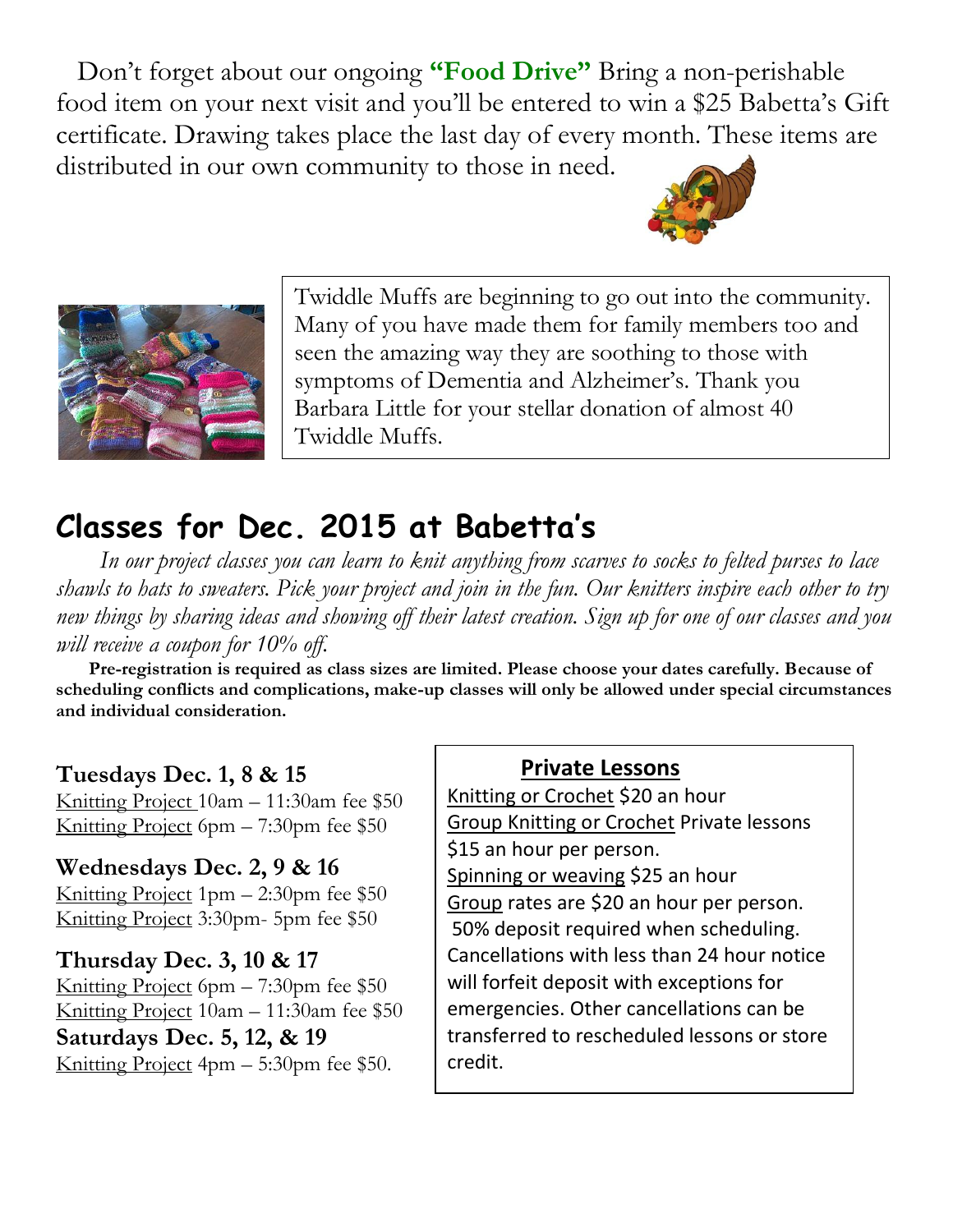### **Charity Knitting Group**

 How would you like to do some charity knitting/crocheting with a lovely group of people? **"The Purls of Fair Oaks"** meets the second Thursday and fourth Wed. of every month from 10am to noon here at **Babetta's.** This wonderful group of knitters makes newborn hats for local hospitals as well as other local charity groups. If you'd like to come join the group there's always room for more. This month's dates are Nov. 25 & Dec.10. If you'd like to drop off any knitted or crocheted donation items you can do that at any time and I will pass them on.

**Alice's Embrace** has really grown since its inception. Read about this wonderful organization and how you can join in making gifts for those suffering with Alzheimer's. <http://www.alicesembrace.com/> You can drop off your donations at Babetta's.

# Free patterns for December 2015





Winter is Coming Cowl



Materials: size 13 needles, size I crochet hook optional, 1 skein Louisa Harding Mulberry Hand Beaded Silk, & 1 ball Merinos Otto Shadow,  $3 \frac{1}{1}$  to  $1 \frac{1}{2}$  buttons k=knit, p=purl, st=stitch, k2tog=knit 2 sts together, seed st= (k1,p1)across row Cast on 17 sts with both yarns held together Work 2 rows seed st Pattern: k 1 row, work 3 rows seed st Repeat pattern until piece measures 18" ending with a k row Work 2 rows of seed st Button hole row-(k3, yo, k2tog) 3 times, k2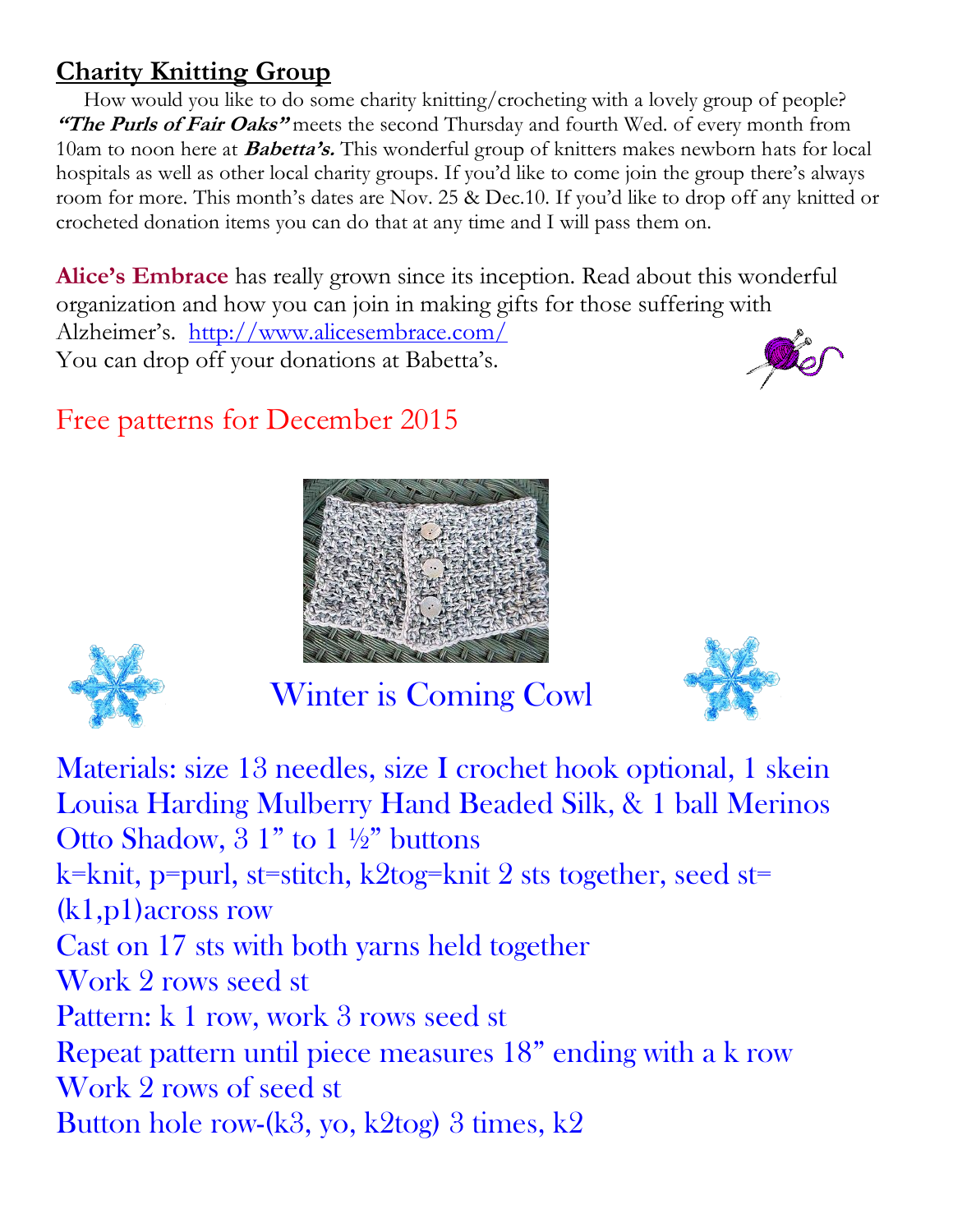K 1 row, work 2 rows of seed st, bind off. Sew buttons on aligning them with button holes Optional finish: You will have enough Merinos Otto Shadow left over to single crochet around entire cowl. Make sure to do 3 single crochets in each corner.



# **Safety Hat**

 This hat is perfect for those who run or ride bikes in the dusky hours because it uses a chunky yarn with a light reflective thread called Lumio Fine by Schachenmayr.

K=knit. P=purl, K2tog=knit 2 together

Materials: 1 Ball Lumio Fine, size 10 ½ 16" circulars and DPNs, 1 stitch marker, yarn needle

Gauge:  $3$  sts =  $1"$ 

Cast on 60 stitches, place marker and join in the round being careful not to twist

Work (k1, p1) ribbing for 11 rounds or  $2 \frac{1}{2}$ "

\*P 1 round, K 1 round, P 1 round, K 1 round, K 4 rounds\*, repeat from  $*$  to  $*$  2 more times

On last round of last repeat, (k8, k2tog) around

P 1 round, next round- (k6, k2tog) around, K 1 round, next round-(k5, k2tog), K 1 round, next round- (k4, k2tog ), K 1 round, next round- ( k3, k2tog), K 1 round, next round (k2, k2tog), K 1 round, next round- (k1, k2tog), use yarn needle to draw tail through remaining stitches and weave in ends.